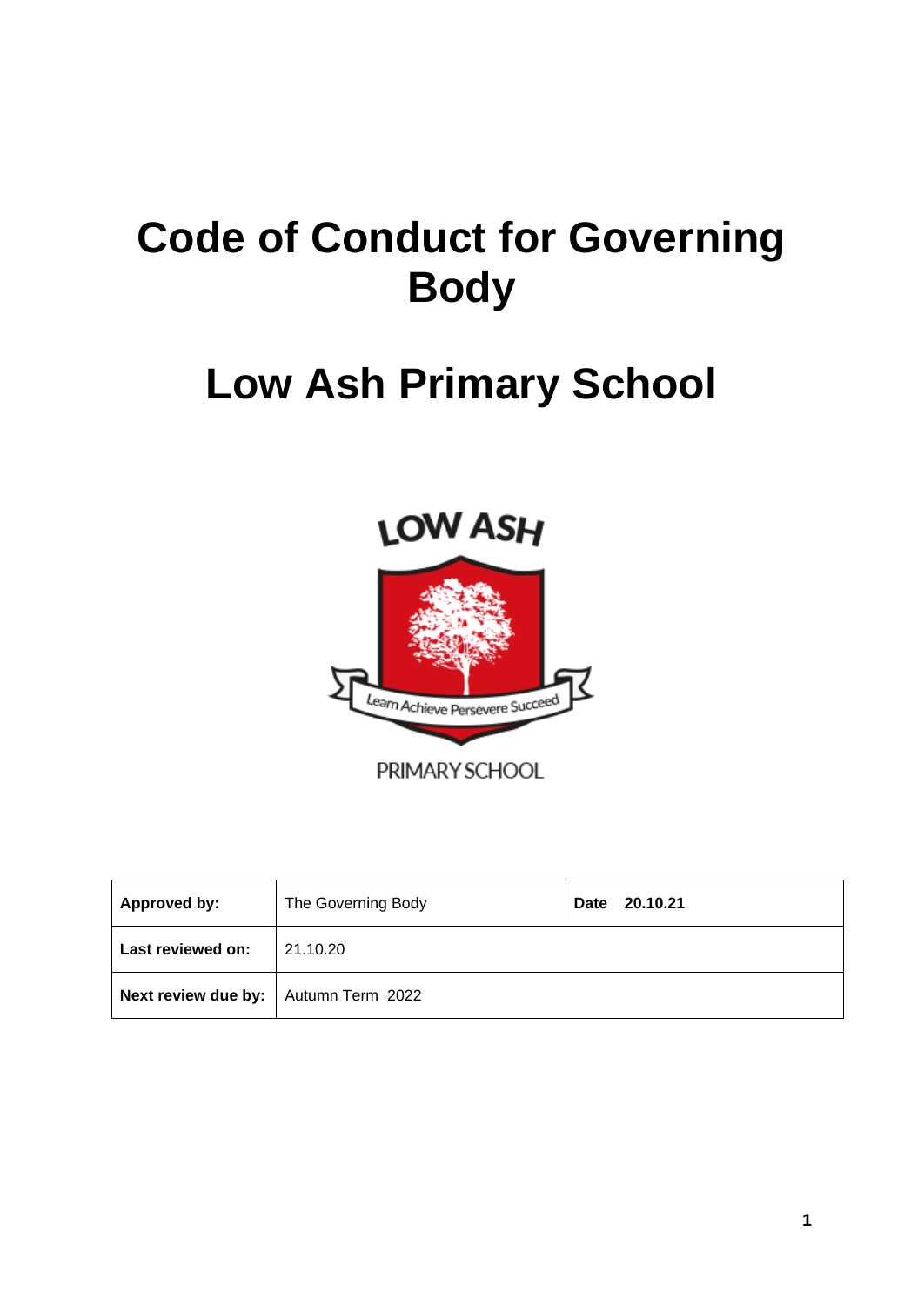### **Introduction**

The following is not a definitive statement of responsibilities but is concerned with the common understanding of broad principles by which the Governing Body and individual governors will operate.

### **The Governing Body accepts the following principles and procedures:-**

### **General**

- We have responsibility, alongside the Co-Headteachers, to provide a vision for the School through the formulation of high level strategic plans, actions and evaluations which enables the School to have a strategic direction.
- We have responsibility for holding the School to account including determining, monitoring and keeping under review the broad policies, plans and procedures within which the school operates.
- We recognise that our Co-Headteachers are responsible for the implementation of policy, management of the school and the implementation and operation of the curriculum.
- We accept that all governors have equal status, and although appointed by different groups (i.e. parents/carers, staff, LA, co-opted) our over-riding concern will be the welfare of the school as a whole.
- We have no legal authority to act individually, except when the Government has given us delegated authority to do so.
- We have a duty to act fairly and without prejudice, and in so far as we have responsibility for staff, we will fulfil all the legal expectations as, or on behalf of, the employer.
- We will encourage open governance and shall be seen to be doing so.
- We will consider carefully, how our collective decisions may affect other schools.

### **Commitment**

- We acknowledge that accepting office as a governor involves the commitment of significant amounts of time and energy.
- We will each involve ourselves positively in the work of the governing body, attend regularly and, where possible, undertake responsibilities, for example service on working groups or delegated areas of responsibility/lead role, e.g. Named Governor for Inclusion.
- We will get to know the School well by attending at least one learning walk per academic year or making regular visits to the School connected to our area of responsibility, taking part in the school's programme of activities and other planned opportunities for participation.
- We will consider seriously our individual and collective needs for training and development.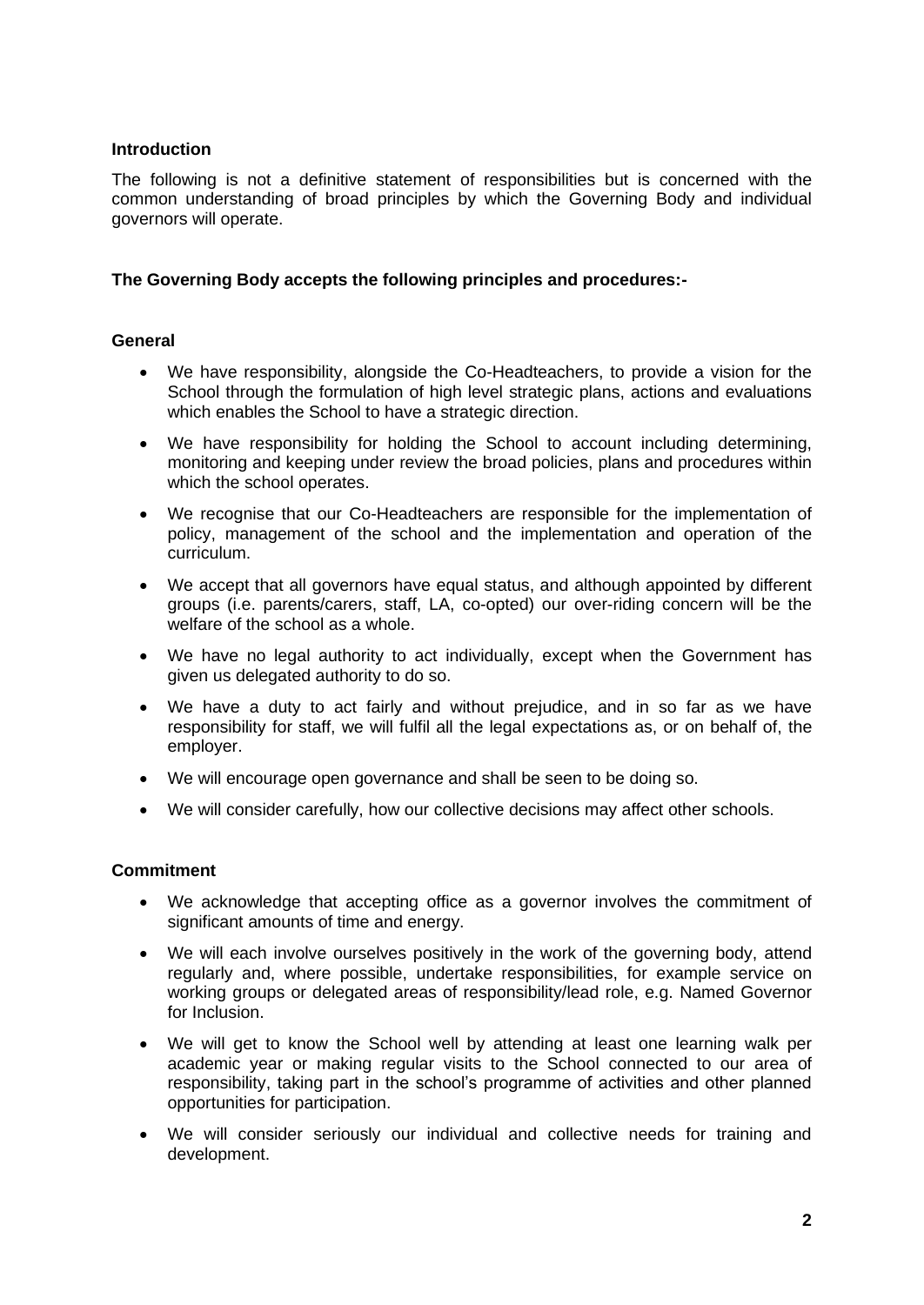## **Relationships**

- We will strive to work at all times as a team.
- We will seek to develop effective working relationships with the Co-Headteachers, staff, parents/carers, the LA, other relevant agencies and the community.
- We will provide appropriate support for the Co-Headteachers and staff of the school and do all we reasonably can to enable them to work effectively and efficiently.
- We will deal with differences of opinion with colleague governors and staff in an amicable and courteous way, at all times, avoiding aggressive or offensive behaviour.
- We will remember that our role as a governor gives us a perceived level of power; which may make others feel uncomfortable if we approach them in a challenging way outside of our role as a governor.

### **Confidentiality**

- We will observe confidentiality regarding proceedings of the Governing Body in meetings and from visits associated with the school as governors.
- We will observe complete confidentiality when required or asked to do so by the Governing Body, especially regarding matters concerning individual staff or students.
- We will exercise the greatest prudence if a discussion of a potentially contentious issue affecting the School arises outside the Governing Body.

### **What is confidential information?**

Confidential information includes (but is not limited to):

- Undisclosed non-public information
- Proprietary information
- Inside information
- Any and all information which has been agreed will be kept confidential
- Any information that is, by its very nature, confidential

Examples of information that should be considered confidential are:

- Finance projections (e.g. revenues, profits, earnings etc)
- Operational and internal data
- Inside information
- Undisclosed management changes

Confidential information includes information that is shared orally, in writing or by electronic means. Confidential information excludes information that is currently in, or becomes part of, the public domain.

### **Conduct**

We will accept the authority of the Chair during all meetings of the Governing Body. We will encourage the open expression of views at meetings, but accept collective responsibility for all decisions made by the governing body or its delegated agents.